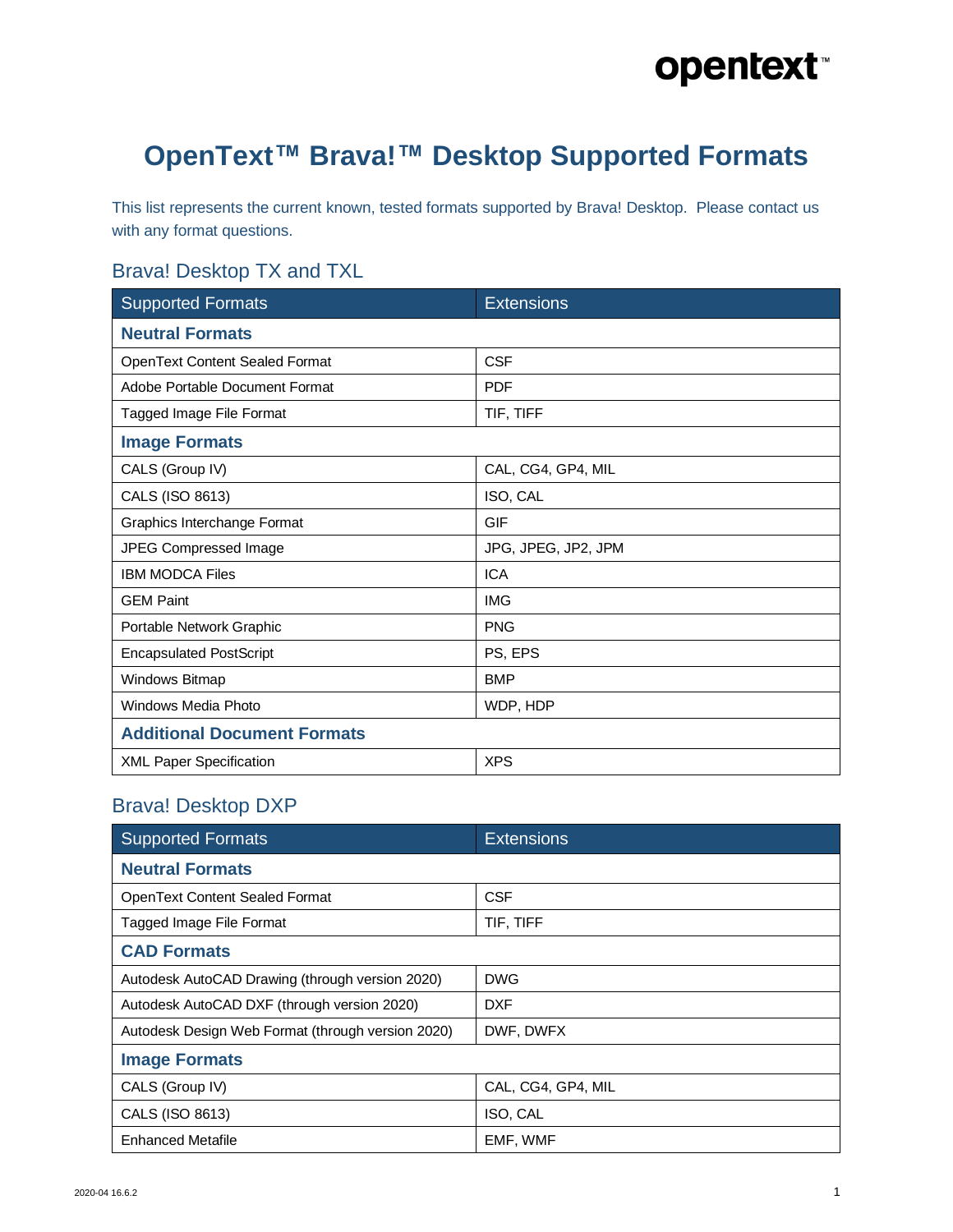| <b>Supported Formats</b>           | <b>Extensions</b>   |
|------------------------------------|---------------------|
| Graphics Interchange Format        | <b>GIF</b>          |
| JPEG Compressed Image              | JPG, JPEG, JP2, JPM |
| <b>IBM MODCA Files</b>             | <b>ICA</b>          |
| <b>GEM Paint</b>                   | <b>IMG</b>          |
| Portable Network Graphic           | <b>PNG</b>          |
| Windows Bitmap                     | <b>BMP</b>          |
| Windows Media Photo                | WDP, HDP            |
| <b>Additional Document Formats</b> |                     |
| <b>XML Paper Specification</b>     | <b>XPS</b>          |

#### Brava! Desktop CXL

| <b>Supported Formats</b>                                                          | <b>Extensions</b>   |
|-----------------------------------------------------------------------------------|---------------------|
| <b>Neutral Formats</b>                                                            |                     |
| <b>OpenText Content Sealed Format</b>                                             | <b>CSF</b>          |
| Adobe Portable Document Format                                                    | <b>PDF</b>          |
| Tagged Image File Format                                                          | TIF, TIFF           |
| <b>CAD Formats</b>                                                                |                     |
| AutoCAD Drawing (through version 2020)                                            | DWG, DXF            |
| AutoCAD Design Web Format (through version 2020)                                  | DWF, DWFX           |
| Bentley Tiled Group 4 Raster                                                      | TG4                 |
| IronCAD 2D-embedded PDF                                                           | <b>ICD</b>          |
| MicroStation Drawing (through version 8.11, including<br>XM, V8i SELECTseries 10) | <b>DGN</b>          |
| Intergraph Group IV                                                               | <b>CIT</b>          |
| Intergraph Runlength                                                              | <b>RLE</b>          |
| <b>Image Formats</b>                                                              |                     |
| CALS (Group IV)                                                                   | CAL, CG4, GP4, MIL  |
| CALS (ISO 8613)                                                                   | ISO, CAL            |
| <b>Enhanced Metafile</b>                                                          | EMF, WMF            |
| Graphics Interchange Format                                                       | <b>GIF</b>          |
| <b>JPEG Compressed Image</b>                                                      | JPG, JPEG, JP2, JPM |
| <b>IBM MODCA Files</b>                                                            | <b>ICA</b>          |
| <b>GEM Paint</b>                                                                  | <b>IMG</b>          |
| Portable Network Graphic                                                          | <b>PNG</b>          |
| <b>Encapsulated PostScript</b>                                                    | EPS, PS             |
| Windows Bitmap                                                                    | <b>BMP</b>          |
| Windows Media Photo                                                               | WDP, HDP            |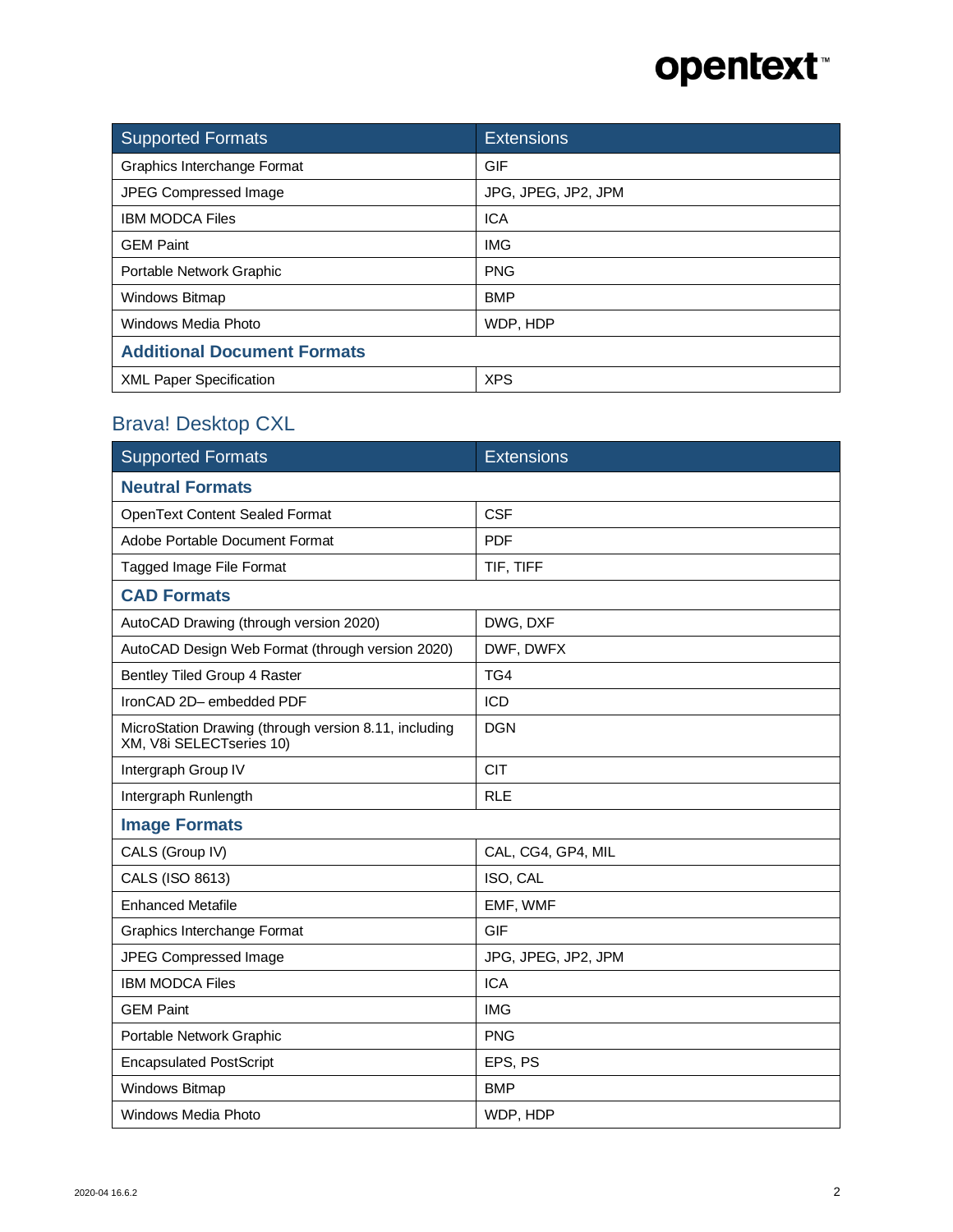| <b>Supported Formats</b>           | <b>Extensions</b> |
|------------------------------------|-------------------|
| <b>Additional Document Formats</b> |                   |
| <b>XML Paper Specification</b>     | <b>XPS</b>        |

#### Brava! Desktop SX and SXL

| <b>Supported Formats</b>                                                          | <b>Extensions</b>   |
|-----------------------------------------------------------------------------------|---------------------|
| <b>Neutral Formats</b>                                                            |                     |
| OpenText Content Sealed Format                                                    | <b>CSF</b>          |
| Adobe Portable Document Format                                                    | <b>PDF</b>          |
| Tagged Image File Format                                                          | TIF, TIFF           |
| <b>CAD Formats</b>                                                                |                     |
| AutoCAD (through version 2020)                                                    | DWG, DXF            |
| AutoCAD Web Format (through version 2020)                                         | DWF, DWFX           |
| AutoCAD 906/907 Plot File                                                         | 906, 907            |
| Bentley Tiled Group 4 Raster                                                      | TG4                 |
| <b>CADKEY</b>                                                                     | <b>PRT</b>          |
| GTX Group III, IV                                                                 | G3, G4, CG4         |
| <b>GTX Runlength</b>                                                              | <b>RNL</b>          |
| HP CAD ME10 (through version 13)                                                  | CMI, MI             |
| <b>HPGL Plot File</b>                                                             | 000, HGL, PLT, HPGL |
| Initial Graphics Exchange Specification (versions 5.1,<br>5.2, 5.3                | IGS, IGES           |
| IronCAD 2D-embedded PDF                                                           | <b>ICD</b>          |
| MicroStation Drawing (through version 8.11, including<br>XM, V8i SELECTseries 10) | <b>DGN</b>          |
| Intergraph Group IV                                                               | <b>CIT</b>          |
| Intergraph Runlength                                                              | <b>RLE</b>          |
| SOLIDWORKS Drawing 2D (versions 97-2014)                                          | <b>SLDDRW</b>       |
| <b>Document and Image Formats</b>                                                 |                     |
| CALS (Group IV)                                                                   | CAL, CG4, GP4, MIL  |
| CALS (ISO 8613)                                                                   | ISO, CAL            |
| <b>Computer Graphics Metafile</b>                                                 | <b>CGM</b>          |
| <b>Enhanced Metafile</b>                                                          | EMF, WMF            |
| Graphics Interchange File                                                         | <b>GIF</b>          |
| <b>IBM MODCA Files</b>                                                            | <b>ICA</b>          |
| JPEG Compressed Image                                                             | JPG, JPEG, JP2, JPM |
| <b>GEM Paint</b>                                                                  | <b>IMG</b>          |
| Portable Network Graphic                                                          | <b>PNG</b>          |
| <b>Encapsulated PostScript</b>                                                    | PS, EPS             |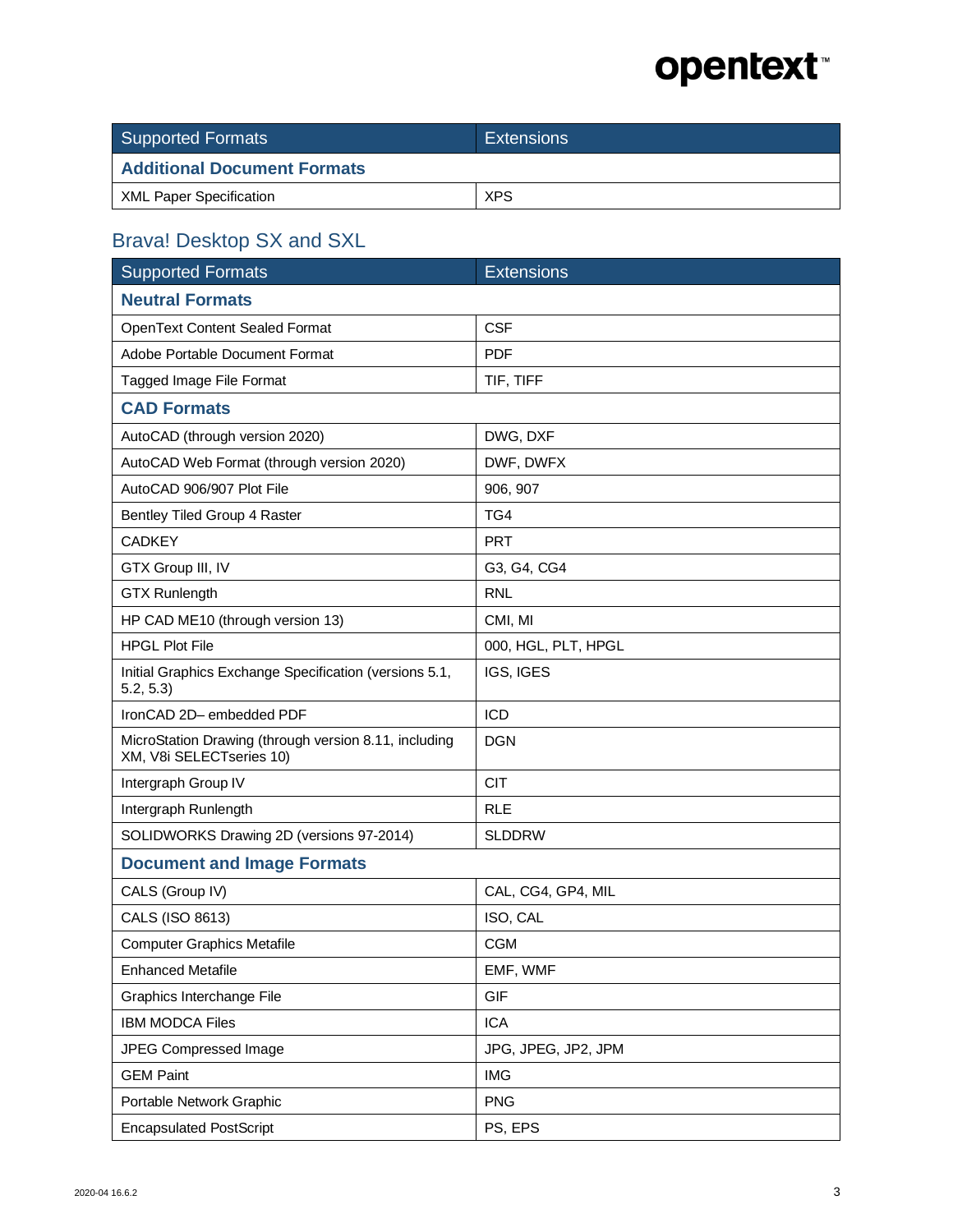| Supported Formats              | <b>Extensions</b> |
|--------------------------------|-------------------|
| <b>Text File</b>               | ANS, CSV, TXT     |
| Windows Bitmap                 | <b>BMP</b>        |
| Windows Media Photo            | WDP, HDP          |
| <b>XML Paper Specification</b> | <b>XPS</b>        |

#### Brava! Desktop IXL

| <b>Supported Formats</b>                                                          | <b>Extensions</b>   |
|-----------------------------------------------------------------------------------|---------------------|
| <b>Neutral Formats</b>                                                            |                     |
| <b>OpenText Content Sealed Format</b>                                             | <b>CSF</b>          |
| Adobe Portable Document Format                                                    | <b>PDF</b>          |
| Tagged Image File Format                                                          | TIF, TIFF           |
| <b>CAD Formats</b>                                                                |                     |
| 906/907 Plot File                                                                 | 906/907             |
| Autodesk AutoCAD Drawing (through version 2020)                                   | <b>DWG</b>          |
| Autodesk AutoCAD DXF (through version 2020)                                       | <b>DXF</b>          |
| Autodesk Design Web Format (through version 2020)                                 | DWF, DWFX           |
| Bentley Tiled Group 4 Raster                                                      | TG4                 |
| <b>CADKEY</b>                                                                     | <b>PRT</b>          |
| GTX Group III, IV                                                                 | G3, G4, CG4         |
| <b>GTX Runlength</b>                                                              | <b>RNL</b>          |
| HP CAD ME10 (through version 13)                                                  | CMI, MI             |
| <b>HPGL Plot File</b>                                                             | 000, HGL, PLT, HPGL |
| Initial Graphics Exchange Specification (versions 5.1,<br>5.2, 5.3                | IGS, IGES           |
| IronCAD 2D-embedded PDF                                                           | <b>ICD</b>          |
| MicroStation Drawing (through version 8.11, including<br>XM, V8i SELECTseries 10) | <b>DGN</b>          |
| Intergraph Group IV                                                               | <b>CIT</b>          |
| Intergraph Runlength                                                              | <b>RLE</b>          |
| SOLIDWORKS Drawing 2D (versions 97-2014)                                          | <b>SLDDRW</b>       |
| <b>3D Formats</b>                                                                 |                     |
| 3D PDF (including 3D embedded in PDF)                                             | PRC, U3D            |
| 3D Studio (3D Studio Max is not supported)                                        | 3DS                 |
| Autodesk AutoCAD Models                                                           | DWG, DWF, DXF       |
| Initial Graphics Exchange Specification 3D                                        | IGS, IGES           |
| IronCAD 3D                                                                        | <b>ICS</b>          |
| OpenText neutral 3D format                                                        | 3DF                 |
| Pro/Engineer                                                                      | <b>SLP</b>          |
| SOLIDWORKS Drawings and Assemblies                                                | SLDASM, SLDPRT      |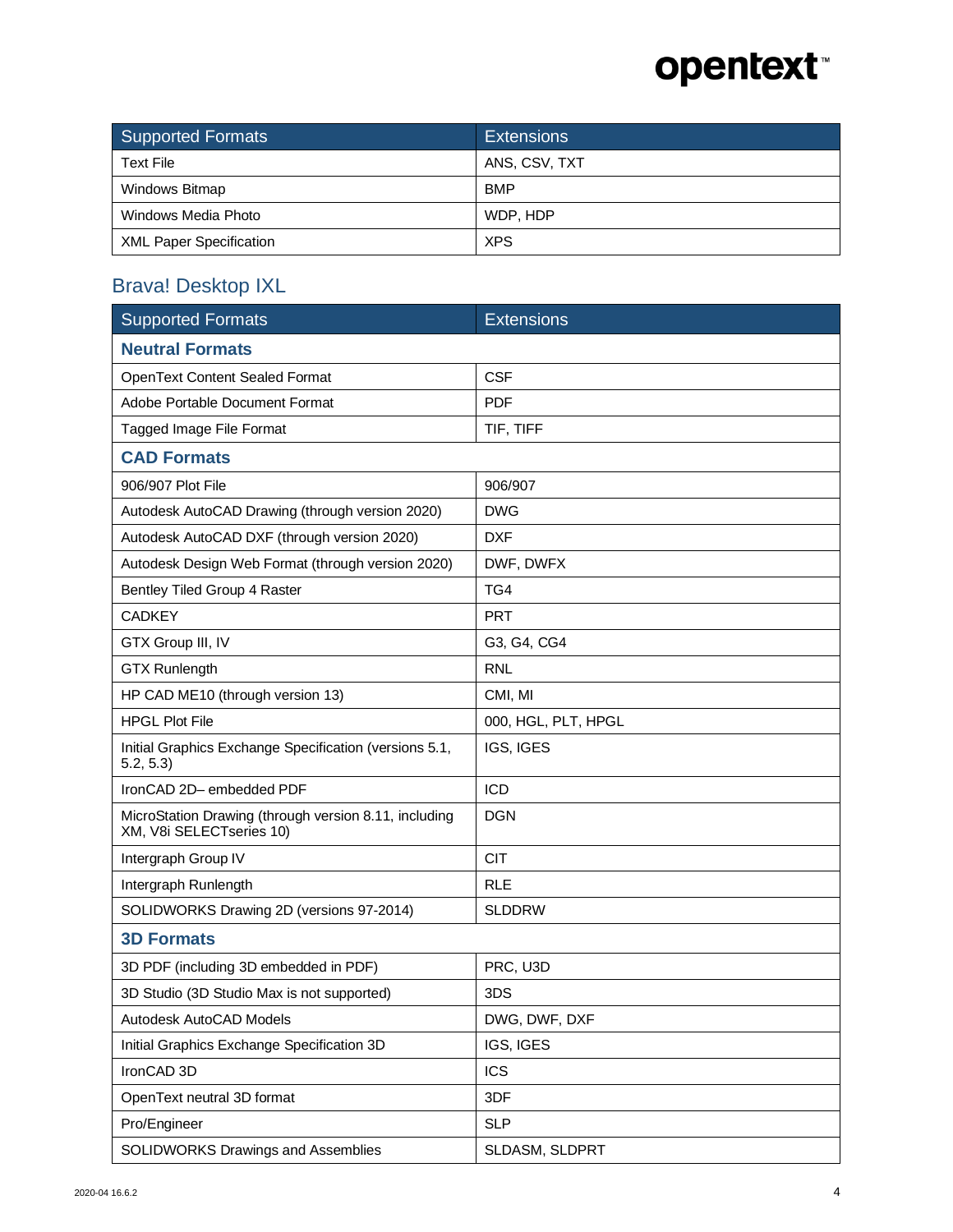| <b>Supported Formats</b>               | <b>Extensions</b>                            |
|----------------------------------------|----------------------------------------------|
| Stereolithography                      | <b>STL</b>                                   |
| Virtual Reality Modeling Language      | <b>WRL</b>                                   |
| XGL/ZGL                                | XGL, ZGL                                     |
| <b>Document and Image Formats</b>      |                                              |
| <b>AMI Word Processing</b>             | <b>SAM</b>                                   |
| AutoShade Rendering File Format        | <b>RND</b>                                   |
| <b>Bitmap Graphic file</b>             | BMP, XBM                                     |
| CALS (Group IV)                        | CAL, CG4, GP4, MIL                           |
| CALS (ISO 8613)                        | ISO, CAL                                     |
| <b>Computer Graphics Metafile</b>      | <b>CGM</b>                                   |
| <b>Corel Draw</b>                      | <b>CDR</b>                                   |
| <b>Corel Presentations</b>             | <b>SHW</b>                                   |
| <b>Corel WordPerfect</b>               | WP, WP5, WP6, WPD, WPF, WPG, WPG2            |
| <b>Database Formats</b>                | <b>DBF</b>                                   |
| <b>Enhanced Metafile</b>               | EMF, WMF                                     |
| FAX CITT Group 3 Fax                   | <b>FAX</b>                                   |
| FoxPro for Windows                     | <b>FMT</b>                                   |
| Framework III                          | <b>FWK</b>                                   |
| <b>Freelance Files</b>                 | <b>FLW</b>                                   |
| <b>Freelance Graphics</b>              | <b>PRZ</b>                                   |
| Graphics Interchange File              | GIF                                          |
| Hangul Word Processor                  | <b>HWP</b>                                   |
| <b>Harvard Graphics</b>                | <b>PRS</b>                                   |
| Hyper Text Markup Language             | HTML, HTM                                    |
| <b>IBM MODCA Files</b>                 | <b>ICA</b>                                   |
| <b>JPEG Compressed Image</b>           | JPG, JPEG, JP2, JPM                          |
| Kodak Photo CD File                    | <b>PCD</b>                                   |
| Lotus Spreadsheet                      | WK1, WK3                                     |
| Mac Picture Image file                 | PICT, PCT, PIC                               |
| Mac WordPerfect                        | MWP2, MWPF                                   |
| Micrografx                             | <b>DRW</b>                                   |
| Microsoft Access                       | ACCDB, ACCDE, ACCDA                          |
| Microsoft Agent Character File         | <b>ACS</b>                                   |
| Microsoft Excel (version 97-2019)      | XLS, XLT, XLW, XLSX, XLSM, XLSB, XLTX, XLTM  |
| Microsoft Outlook (version 97-2019)    | EML, MSG                                     |
| Microsoft PowerPoint (version 97-2019) | PPS, PPT, PPTX, PPTM, PPSX, PPSM, POTX, POTM |
| Microsoft Project (version 97-2019)    | <b>MPP</b>                                   |
| Microsoft Visio (version 97-2019)      | VSD, VST, VSDX, VSX, VTX, VDX                |